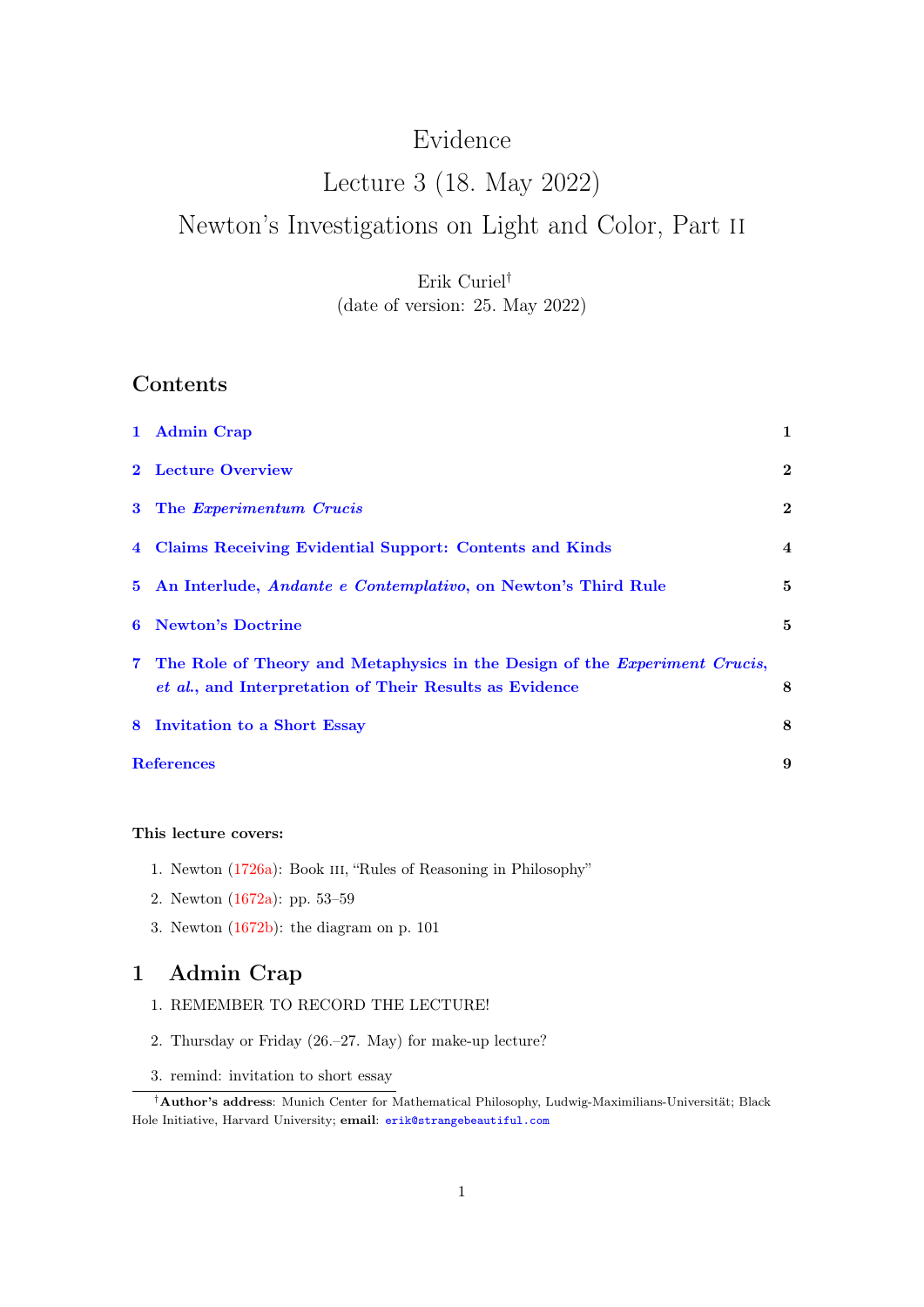#### <span id="page-1-0"></span>2 Lecture Overview

- 1. review design of Experiment Crucis, interpretation of its results and structure of their evidential nexus of claims
- 2. briefly discuss Newton's Third Rule of Reasoning in Natural Philosophy
- 3. review the contents and form of Newton's Doctrine on light and color and the structure of its evidential nexus of claims
- 4. discuss the role of theory and metaphysics in the construction and interpretation of the evidential nexuses

#### <span id="page-1-1"></span>3 The Experimentum Crucis

To make a beginning out of particulars To roll up the sum by defective means. . .

Rigor of beauty is the quest But how will you find it when it is locked away in the mind beyond all remonstrance?

> William Carlos Williams Paterson

The term has its origins in the Novum Organum of Francis Bacon, where he uses 'instantia crucis' to mean a determining circumstance—decisive evidence—that would show that one hypothesis or theory holds true while all rivals do not. I am told (but cannot find the reference) that the term 'experimentum crucis' was then coined by Robert Hooke, to mean the deliberate construction of a controlled situation whose observed result would provide an instantia crucis. But I am also told the same of Robert Boyle, so go figure.

The arrangement of Newton's *experimentum crucis* is shown in this diagram, drawn by him for Newton [\(1672b,](#page-8-2) p. 101), his reply to the second letter by Ignatius Pardies [\(1672\)](#page-8-3) criticizing Newton [\(1672a\)](#page-8-1).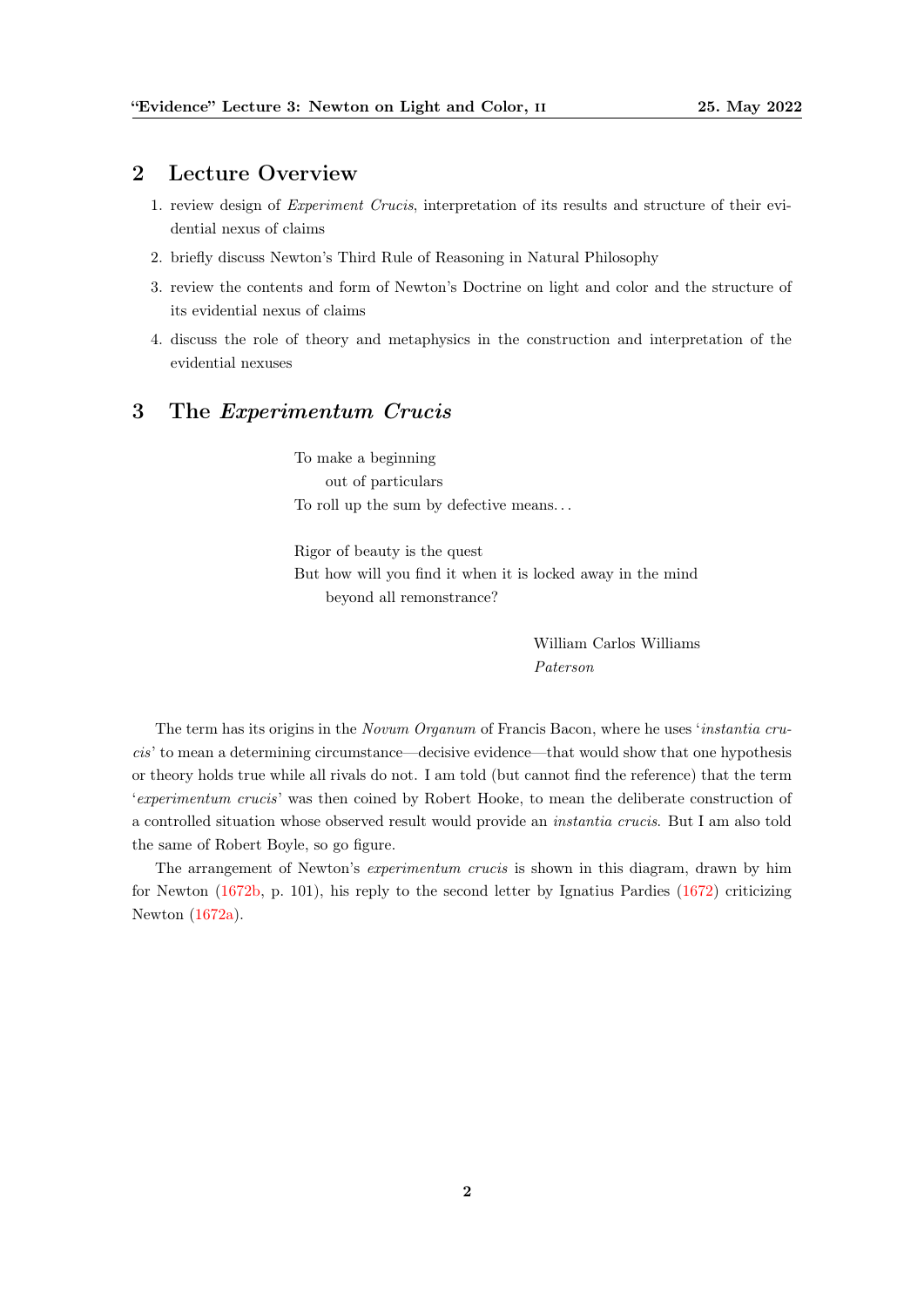<span id="page-2-0"></span>

Figure 3.1: Experimentum Crucis

The labels in figure [3.1](#page-2-0) denote as follows:

S the small, circular hole in the window cover allowing in only a narrow pencil of sunlight (or, perhaps, the pencil itself)

A the first prism through which the entering sunlight passes

B-C the wooden plank behind the first prism, perpendicular to the light's path, blocking almost all the light leaving the prism

X the small, circular hole in the wooden plank B-C allowing only a narrow, isolated ray of light leaving the prism to proceed

D-E the wooden plank in front of the second prism, perpendicular to the light's path, blocking almost all the light emanating from X

Y the small, circular hole in the wooden plank D-E allowing only a further narrowed, even more isolated ray of light to proceed through the plank to enter the second prism

 $\bf{F}$  the second prism, through which the light passing through  $\bf{Y}$  travels

G-H the small, circular image of the final ray of light leaving the second prism F, where it hits a smooth surface perpendicular to the direction of the ray's path

Newton [\(1672a,](#page-8-1) p. 51, his emphases) takes the Experimentum Crucis to show unequivocally that "[white] Light consists of Rays differently refrangible."

#### Aside on the Duhem Thesis

Most philosophers, and perhaps many physicists, today would dismiss the possibility of a single experiment's decisively demonstrating the goodness of a theory (or theoretical account more generally), because of the Duhem Thesis: no experiment ever conclusively tests a single hypothesis or proposition in isolation, because to draw a conclusion from the hypothesis or proposition to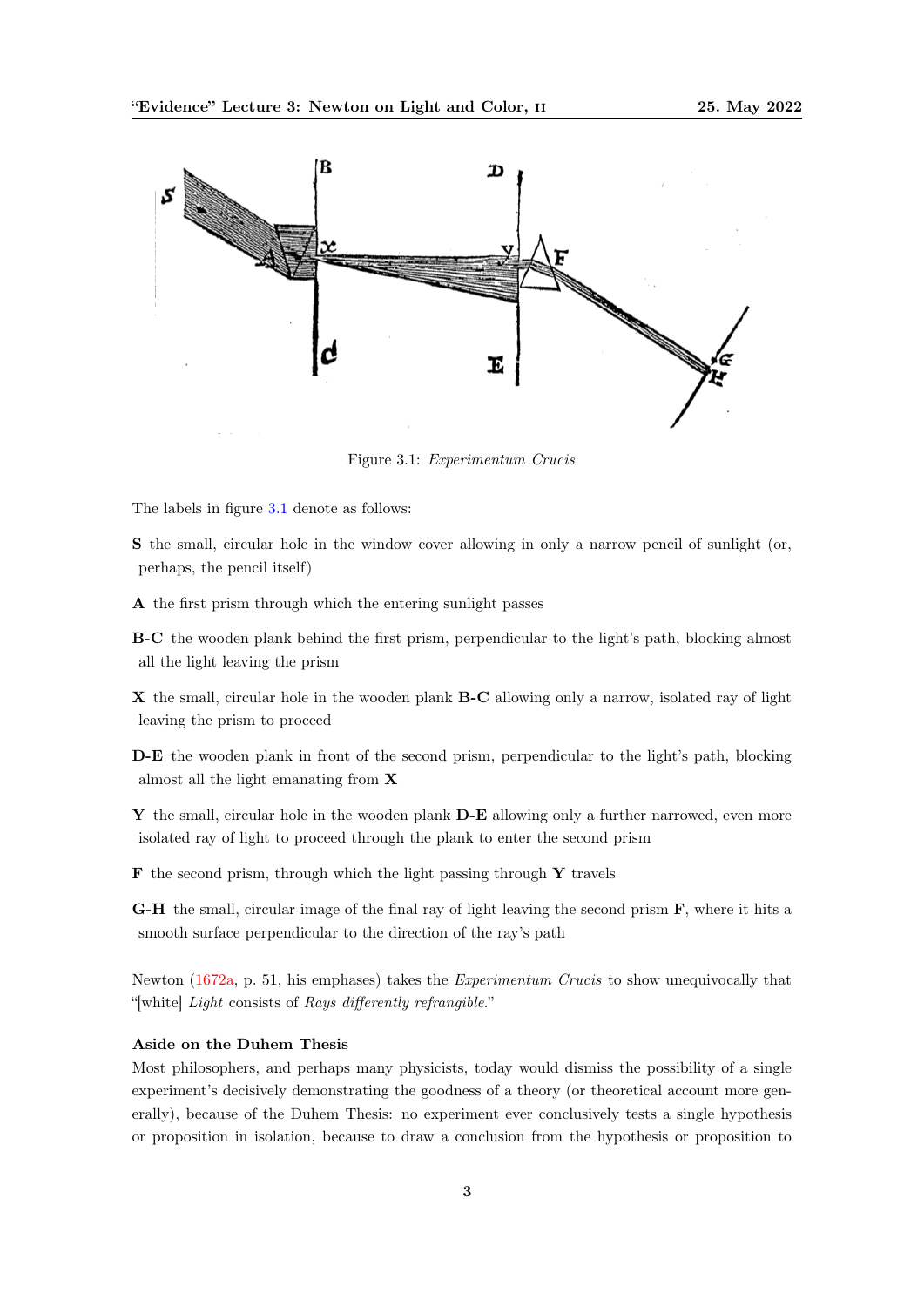test, one must conjoin it with "auxiliary hypotheses" (e.g., principles to interpret the operational description of the experimental outcome so to bring it into substantive semantic contact with the theoretical terms used to articulate the hypothesis, claims about the appropriate isolation of the experimental arrangement from possibly confounding environmental factors, etc.), and so the experiment tests only the conjunction of the hypothesis and the auxiliaries en  $block^1$  $block^1$  That is as may be, but, as philosophers never seem to realize, and as Duhem himself went on to point out after laying down the Duhem Thesis, while no *single* experiment can ever do the trick, a well designed sequence of experiments can, by isolating in turn the possible consequences of each of the auxiliaries and alternatives, so as to dismiss their potential explanatory relevance. And that is exactly what Newton did. The *Experimentum Crucis* is the culmination of just such a sequence, and that is why, in my opinion, it does decisively and indubitably show exactly what Newton claims it does.

### <span id="page-3-0"></span>4 Claims Receiving Evidential Support: Contents and Kinds

- 1. positive qualitative existential indicative claim about the present state of the world: "there is light that, properly circumstantiated, behaves in a particular way" ( $viz$ , the "celebrated Phænomena of Colours")
- 2. negative qualitative modal claim about a theoretical proposition: "the properly described behavior of such circumstantiated light appears to contradict the received laws of optics"
- 3. negative qualitative existential modal claim about contingent features of the world: "no contingent feature of the observational circumstance  $(e.g.,$  irregularities in the glass of the prism) is the cause of the aberrancy"
- 4. negative modal claim about possible law-like quasi-quantitative regularities in the world: "this possible law-like regularity (e.g., the effect of the varying thickness of the prism) is not the cause"
- 5. positive quantitative existential indicative claim about the present state of the world and its relation to a theoretical proposition: "the phenomenon truly is in conflict with the received laws"
- 6. negative quantitative universal modal claim about a theoretical proposition: "the received laws are not always true descriptions of all relevant phenomena"
- 7. positive qualitative modal claim about a theoretical proposition: "the received laws require modification"
- 8. positive quantitative existential indicative claim about the present state of the world and positive quantitative modal claim about a general phenomenon in the world: "there is a kind of light (*viz.*, white sunlight) that is truly described as having this specific composition (*viz.*, consisting of a mixture of rays differently refrangible)"

<span id="page-3-1"></span><sup>1.</sup> This is often called the Duhem-Quine Thesis, or even just the Quine Thesis, but I deprecate those names, because Quine got it so badly wrong. But that's another story.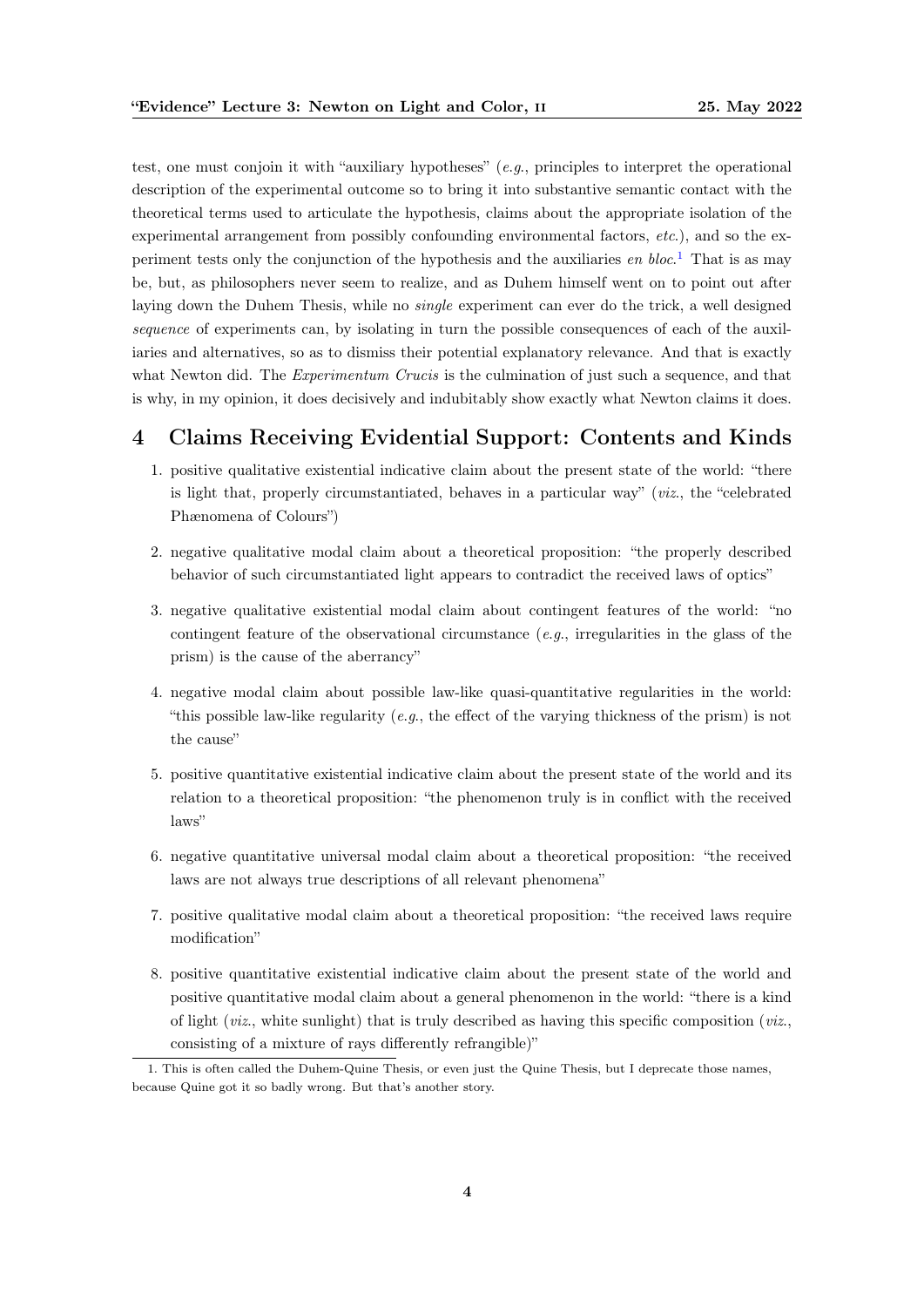# <span id="page-4-0"></span>5 An Interlude, Andante e Contemplativo, on Newton's Third Rule

Rule III of Reasoning in Natural Philosophy, along with the first paragraph of the attendant scholium on it (Newton [1726b,](#page-8-4) Bk. iii, p. 398–399):

The qualities of bodies, which admit neither intensification nor remission of degree, and which are found to belong to all bodies within the reach of our experiments, are to be esteemed the universal qualities of all bodies whatsoever.

For since the qualities of bodies are only known to us by experiments, we are to hold as universal all such as universally agree with experiments; and such as are not liable to diminution can never be quite taken away. We are certainly not to relinquish the evidence of experiments for the sake of dreams and vain fictions of our own devising; nor are we to recede from the analogy of Nature, which is wont to be simple, and always consonant to itself.

## <span id="page-4-1"></span>6 Newton's Doctrine

I first give a distilled summary of the most important parts of the Doctine. I then briefly discuss some of the more detailed and, from today's perspective, less important of the Doctrine's propositions.

Newton demonstrated unequivocally:

- 1. that sunlight consists of an innumerable number of simple light rays differing from each other in their refrangibility relative to a given medium of propagation [positive quantitative existential indicative claim about the present state of the world and positive quantitative modal claim about a general phenomenon in the world];
- 2. that the refrangibility associated with a particular simple ray for a given medium of propagation is a primitive property of that ray in the sense that no manipulation of the ray Newton could contrive would change it [positive quantitative existential indicative claim about the present state of the world and positive quantitative modal claim about a general phenomenon in the world];
- 3. that when a simple ray exhibits a particular refrangibility, it also always exhibits a particular correlated colorific character, *viz.*, the appearance to a normal observer under normal conditions of a particular color when the simple ray falls on a white surface, always the same color for a given refrangibility [positive qualitative existential indicative claim about the present state of the world and positive qualitative modal claim about a general phenomenon in the world];
- 4. that light from all sources he could find to experiment on has the property of being composed of simple rays of fixed refrangibility, if it is not itself in the first place such a simple ray [positive qualitative existential indicative claim about the present state of the world];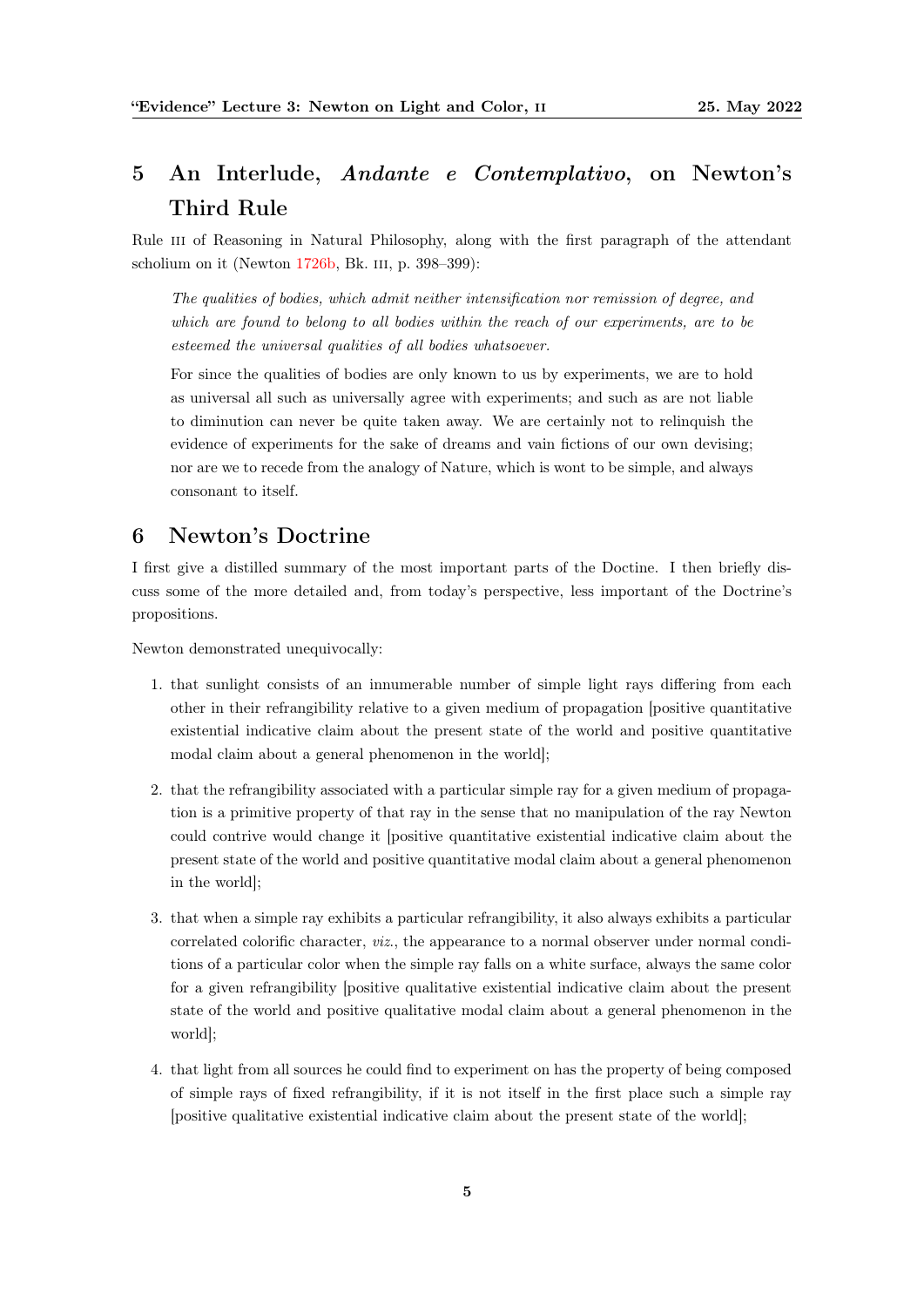5. that simple, homogeneal rays manifest a local quasi-additive structure in their colorific properties: the composition of two rays close in color (as determined by relative position in the spectrum) tends to produce a complex ray whose color is intermediate between the two [positive quasi-quantitative existential indicative claim about the present state of the world and positive qualitative modal claim about a general phenomenon in the world]

In modern terminology, Newton discovered that:

- 1. an adequate mathematical representation of any light ray, relative to the experimental technique available to him, has (crudely speaking) a canonically privileged, unique Fourier decomposition;
- 2. the refrangibility of individual components of the Fourier composition—a ray of light of a single pure frequency—depends on the frequency of the light;
- 3. (visible) light of a single frequency tends to produce only one color, always the same, to a normal observer under normal conditions;
- 4. the frequency of a pure, single frequency light ray cannot be changed (at least, again, not by any experimental methods or any physical processes known at the time to Newton);
- 5. the Maxwell-Helmholtz-Young color manifold has a locally additive structure.<sup>[2](#page-5-0)</sup>
- 6. the apparent color of material bodies is determined by a combination of the composition of the ambient light falling on it and of the bodies' disposition to absorb and transmit different types of simple rays of light; limitations of time do not allow further discussion of this claim, but I cannot emphasize enough how extraordinary a moment it marked in the evolution of our understanding of the nature of ordinary matter, especially in light of the use Newton put it to in his further, later researches on light and its interaction with matter

Every single part of Newton's doctrine is still thought today to be true to an extraordinarily high degree of approximation in our deepest theory of light, quantum electrodynamics.

- 1. sunlight is a manifestation of an incoherent state of the quantum electromagnetic field (itself a manifestation of a broken symmetry in the electroweak field), composed of an innumerable mixture of simple modes of a Fourier decomposition of that field, each mode possessing a distinct, single frequency and associated intensity in the field's power spectrum, sometimes usefully thought of as photons (the analogue to the composition of sunlight as a mixture of simple rays)
- 2. the phase velocity of a field consisting of only a single of these modes changes in fixed, determinate ways across the boundary of two different states of matter of given types, always the same type of change in occupied energetic states corresponding to the same mode and states of matter (part 1 of the analogue to a fixed refrangibility)

<span id="page-5-0"></span><sup>2.</sup> More accurately, and for the cognoscenti, the extension of Newton's conclusions to non-spectral colors, when saturation and brightness are accounted for (which Newton laid the groundwork for), is naturally represented by a three-dimensional, compact Fréchet manifold.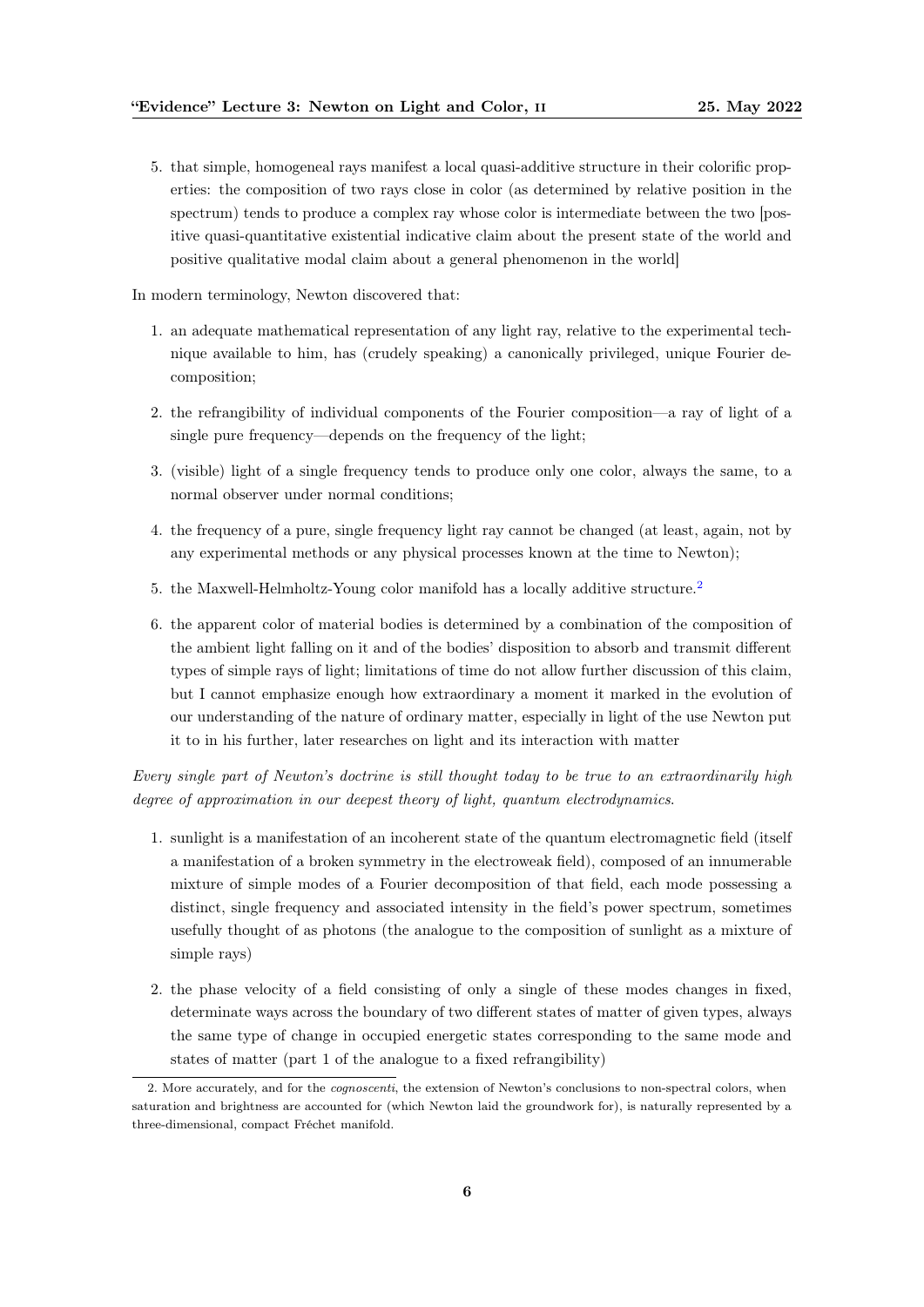- 3. to these characteristic changes in phase velocity of each simple mode correspond characteristic patterns of photonic absorption and scattering by different fundamental particles, such as electrons, protons, positrons,  $\pi$ -mesons, *etc.*, determining a characteristic path through which photons—the particulate representation of a simple mode—will scatter, always the same pattern in specie across the boundary of two different states of matter of given types (part 2 of the analogue to a fixed refrangibility)
- 4. a simple mode "freely propagating trhough vacua and ordinary matter" will not change its energetic state (analogue to the fixed correlation of a colorificity and a refrangibility of a simple ray)
- 5. the power spectrum of an incoherent mixture of these modes can be computed based on the knowledge of the intensities of the individual modes, and this power spectrum is, roughly speaking, additive in those intensities (the analogue to the fact that the colorificity of a mixture of simple rays can be computed based on the quasi-additive composition of the simple rays composing the mixture)

The careful reader may have noticed a lacuna in this account: nothing is said about the generic immutability of the frequency associated with a given mode. In fact, we know that the frequency of light, at this level of representation, is not a fixed, immutable, invariant property. This mutability, however, manifests itself only in experimental circumstances far exceeding the technological capacity of Newton's time to have realized, such as those in which one can observe Compton scattering, or the red-shift of light traversing a gravitational field with a great enough total gradient.

#### The Methodology behind the Doctrine

As an example of the methodology, what Newton considers evidence and how he builds it up and applies it, let us consider the immutability of the refrangibility of simple rays. Consider the full statement of the evinced claim, the general evidential warrant and Newton's subsequent litany of particular concrete, specific evidential claims supporting the general warrant (pp. 53–54. item 3):

3. The species of colour, and degree of Refrangibility proper to any particular sort of Rays, is not mutable by Refraction, nor by Reflection from natural bodies, nor by any other cause, that I could yet observe. When any one sort of Rays hath been well parted from those of other kinds, it hath afterwards obstinately retained its colour, notwithstanding my utmost endeavours to change it. I have refracted it with Prismes, and reflected it with Bodies, which in Day-light were of other colours; I have intercepted it with the coloured film of Air interceding two compressed plates of glass; transmitted it through coloured Mediums, and through Mediums irradiated with other sorts of Rays, and diversly terminated it; and yet could never produce any new colour out of it. It would by contracting or dilating become more brisk, or faint, and by the loss of many Rays, in some cases vary obscure and dark; but I could never see it changed in specie.

#### Analysis:

1. The evinced claim receiving evidential warrant: "The species of colour, and degree of Refrangibility proper to any particular sort of Rays, is not mutable by . . . any . . . cause, that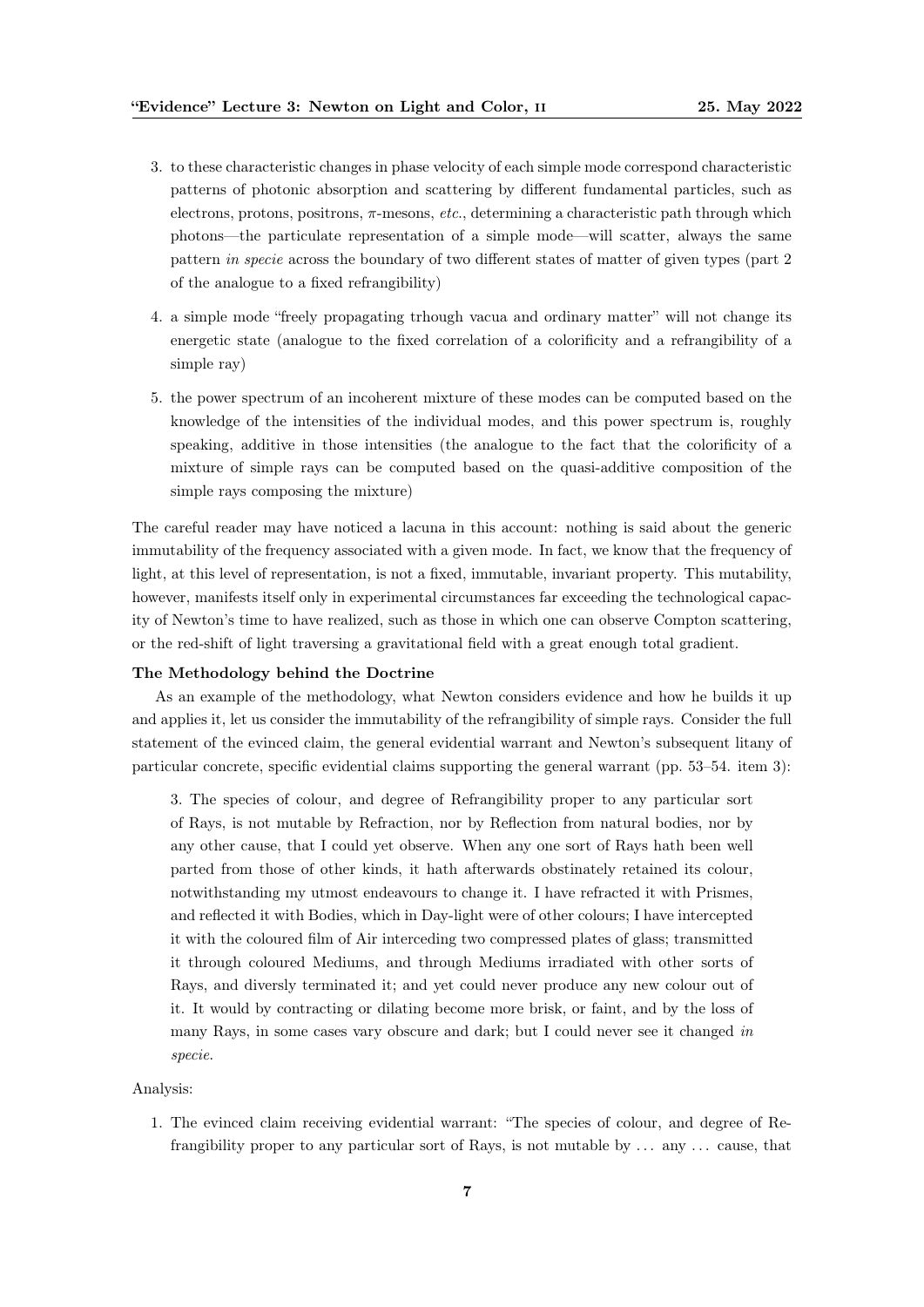I could yet observe."

- 2. The general evidential claim supporting it: "When any one sort of Rays hath been well parted from those of other kinds, it hath afterwards obstinately retained its colour, notwithstanding my utmost endeavours to change it."
- 3. the particular concrete, specific evidential claims supporting the general evidential claim: he fucked with it in every way he could think of, and nothing he did had any effect on it
- 4. BUT the evinced claim itself is then immediately used as evidence for a more remarkable, abstract, schematic, one might say metaphysical and ontological, claim (which we will call "the second evinced claim", and the former "the first"): it was the immutability of the refrangibility and colorificity that led Newton to think of these rays as the 'simple' components of the more 'complicated' ray of sunlight, and his denomination of the properties of refrangibility and colorificity of a ray "of a particular sort" as "original and connate" properties of those rays—though strictly speaking he explicitly denominates only colorificity so, but the intended extension to refrangibility is, I think, clear, as mandated by his Third Rule of Reasoning in Natural Philosophy
- 5. it is important to note that the first evinced claim can be used as warrant for the second only in conjunction with the (implicit) claim that refrangibility and colorificity are the only two physical properties of light that can be used to differentiate it into species. (Strictly speaking there is also reflectivity, but that is trivial and so we, and Newton, ignore it.)
- 6. What is the nature of this second evinced claim? Interpretive? Architectonic? Ontological? Metaphysical? Epistemic? Methodological?
- 7. In any event, given that it must be presupposed in order even to formulate Newton's Doctrine, and a fortiori apply it in research to produce new possible knowledge claims, can one assign it a different evidential weight from that of the framework as a whole?

# <span id="page-7-0"></span>7 The Role of Theory and Metaphysics in the Design of the Experiment Crucis, et al., and Interpretation of Their Results as Evidence

- 1. he could not even have formulated the idea for, designed and interpreted the results of the Experiment Crucis, and a fortiori used it as evidence for the theoretical claims of his framework, without already using the metaphysical and theoretical machinery of the framework as applied to the formulation of the idea for, the design and the results of earlier experimental outcomes
- 2. does this make the evidence "theory-laden" in any demeritorious sense?

#### <span id="page-7-1"></span>8 Invitation to a Short Essay

I invite you to write me a short discussion (no more than 2 pages, i.e., no more than 1000 words) on any issue discussed in this lecture or any of this week's readings, required or suggested. You